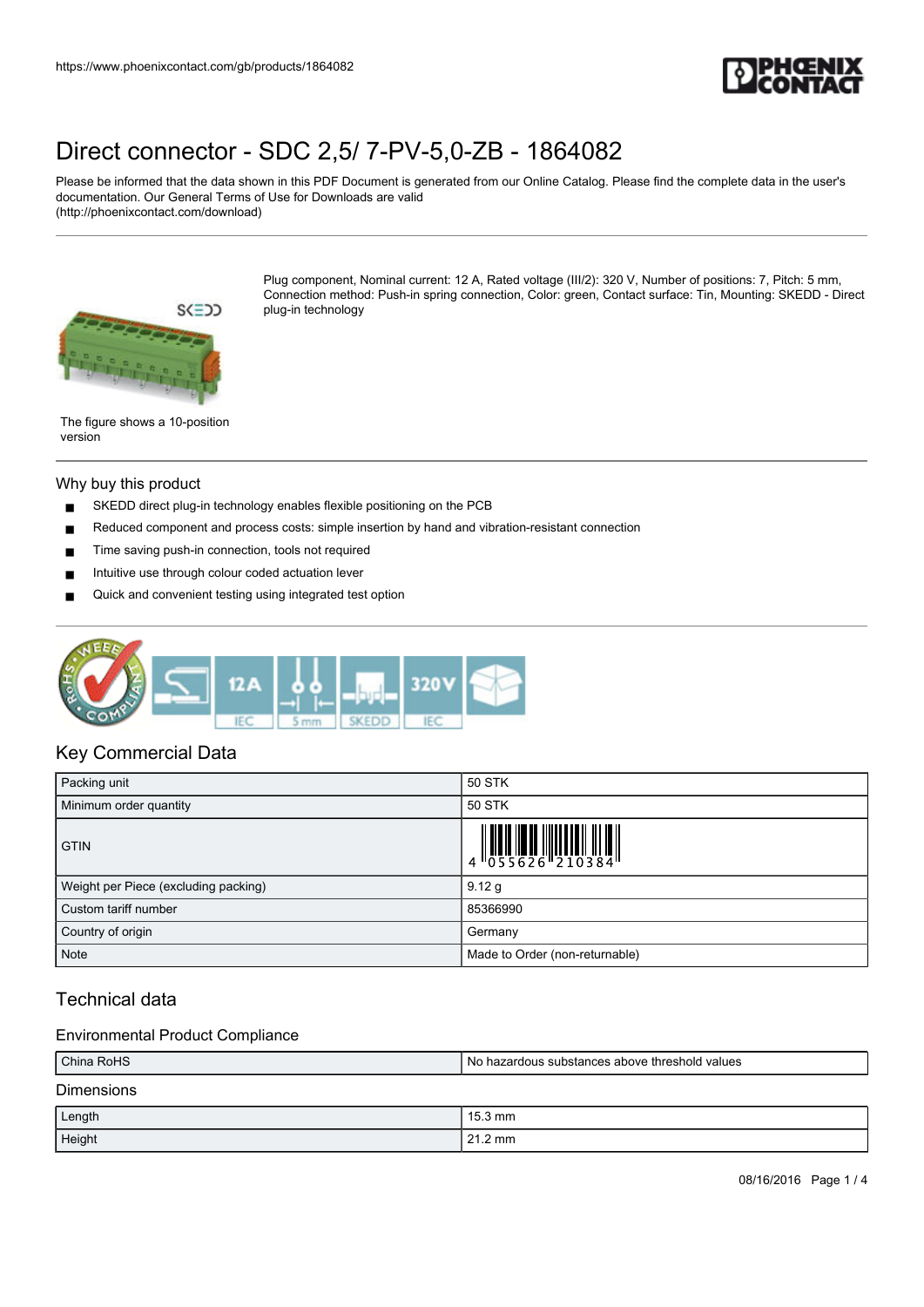

# Technical data

## Dimensions

| Width       | 43.18 mm          |
|-------------|-------------------|
| Pitch       | 5.00 mm           |
| Dimension a | $30 \, \text{mm}$ |

### General

| Range of articles                | SDC 2.5/-PV               |
|----------------------------------|---------------------------|
| Number of positions              | 7                         |
| Connection method                | Push-in spring connection |
| Rated surge voltage (III/3)      | 4 kV                      |
| Rated surge voltage (III/2)      | 4 kV                      |
| Rated surge voltage (II/2)       | 4 kV                      |
| Rated voltage (III/3)            | 200 V                     |
| Rated voltage (III/2)            | 320 V                     |
| Rated voltage (II/2)             | 320 V                     |
| Connection in acc. with standard | EN-VDE                    |
| Nominal current $I_N$            | 12A                       |
| Nominal cross section            | $2.5$ mm <sup>2</sup>     |
| Stripping length                 | $10 \text{ mm}$           |

## Connection data

| Conductor cross section solid min.                                         | $0.2$ mm <sup>2</sup>  |  |
|----------------------------------------------------------------------------|------------------------|--|
| Conductor cross section solid max.                                         | $2.5$ mm <sup>2</sup>  |  |
| Conductor cross section flexible min.                                      | $0.2$ mm <sup>2</sup>  |  |
| Conductor cross section flexible max.                                      | $2.5$ mm <sup>2</sup>  |  |
| Conductor cross section flexible, with ferrule without plastic sleeve min. | $0.25$ mm <sup>2</sup> |  |
| Conductor cross section flexible, with ferrule without plastic sleeve max. | $2.5$ mm <sup>2</sup>  |  |
| Conductor cross section flexible, with ferrule with plastic sleeve min.    | $0.25$ mm <sup>2</sup> |  |
| Conductor cross section flexible, with ferrule with plastic sleeve max.    | $2.5$ mm <sup>2</sup>  |  |
| Conductor cross section AWG min.                                           | 24                     |  |
| Conductor cross section AWG max.                                           | 12                     |  |
| <b>Standards and Regulations</b>                                           |                        |  |

| ⌒<br>with standard<br>Connection in<br>acc. | $\sim$<br>-NL |
|---------------------------------------------|---------------|
|---------------------------------------------|---------------|

# Drawings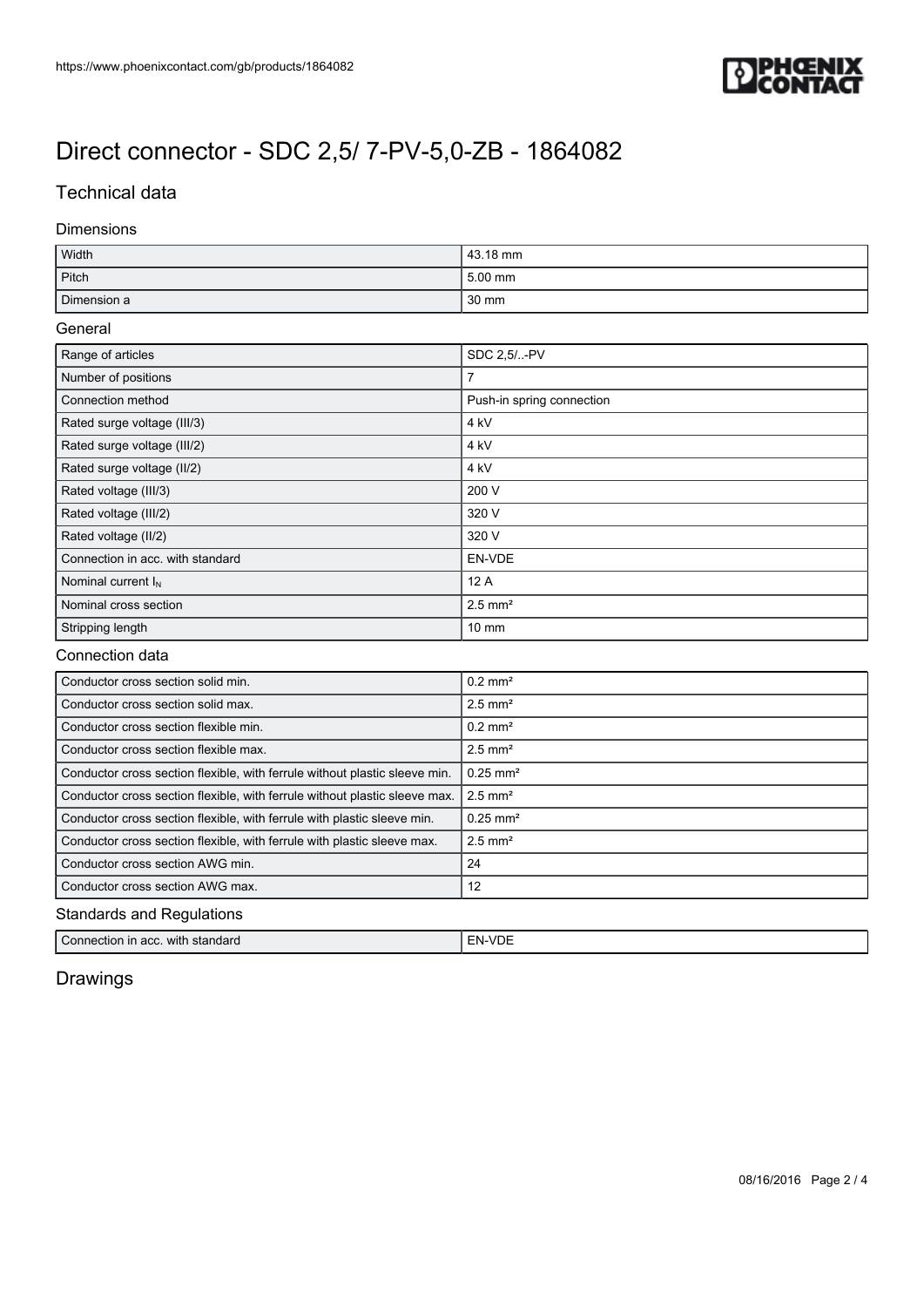

# **6,6 a**  $2,8$   $5$

Drilling diagram



Dimensional drawing



Size of the PCB: 1.6 mm

# **Classifications**

### eCl@ss

| eCl@ss 5.1 | 27261101 |
|------------|----------|
| eCl@ss 8.0 | 27440401 |
| eCl@ss 9.0 | 27440401 |

### ETIM

| ⊑TIM 5.ປ | ,, |
|----------|----|
|          | .  |
|          |    |

# Approvals

Approvals

### Approvals

VDE approval of drawings / cULus Recognized / IECEE CB Scheme

### Ex Approvals

#### Approvals submitted

## Approval details

| VDE approval of drawings   |             |
|----------------------------|-------------|
|                            |             |
| mm <sup>2</sup> /AWG/kcmil | $0.2 - 2.5$ |
| Nominal current IN         | 12A         |
| Nominal voltage UN         | 320 V       |